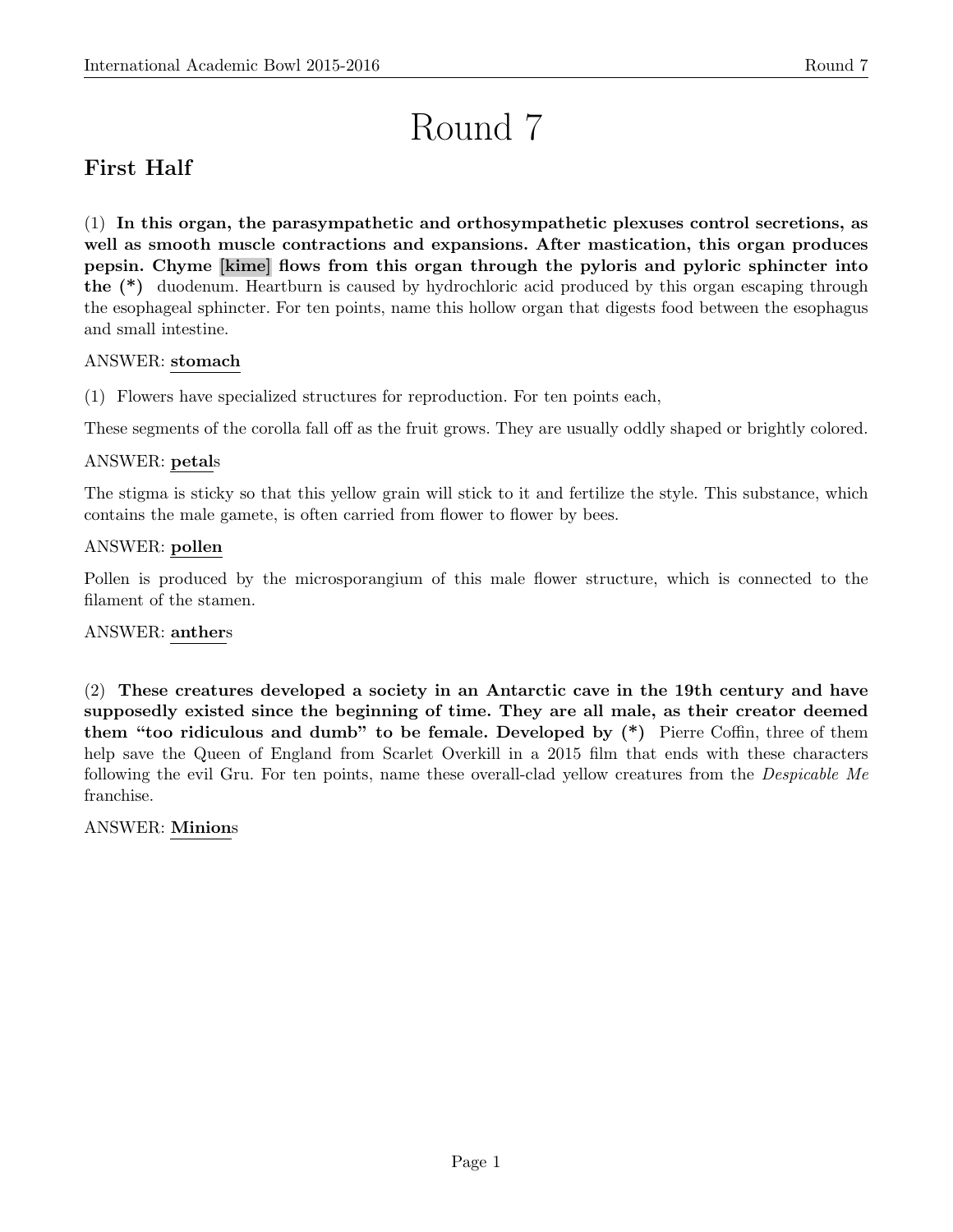(2) The bookies at William Hill paid off 58 bets at five thousand-to-one odds that this team would win the 2015-16 English Premier League under manager Claudio Ranieri. For ten points each,

Name this English soccer team, whose improbable - to say the least! - run to the Premiership title was powered by Jamie Vardy and Danny Drinkwater.

ANSWER: Leicester [less-ter] City (Football Club)

William Hill believed Leicester's chances of winning the Premier League were less than half as good as the chances that this singer of "Don't Be Cruel" and "Hound Dog" would be found alive during the year.

ANSWER: Elvis Presley (accept either or both names)

Another laughable longshot bet suggests that the odds that this lead vocalist and frontman of U2 will become the next Pope are five times more likely than the original odds on Leicester's title.

ANSWER: Bono (or Paul David Hewson)

(3) Miep Gies [meep gees] protected this work, which is set at 263 Prinsengracht [PRINsin-GROKT] and details a budding romance with Pieter Van Daan. This work, a collection of letters written to (\*) "Kitty," was written in a "secret annex." It was published after its author's father, Otto, survived the Bergen-Belsen concentration camp. For ten points, name this work written by a fourteen-year-old Jewish girl who hid in Amsterdam from the Nazis.

ANSWER: The Diary of a Young Girl (or The Diary of Anne Frank; accept descriptions of the journal, etc., that Anne Frank kept)

(3) Answer some questions about dramatic structure. For ten points each,

This is the term for background information usually given at the beginning of a story.

#### ANSWER: narrative exposition

This is the culmination of the rising action of a story, during which the work's main conflict comes to a head and a turning point is reached.

ANSWER: climax (accept crisis)

This happens after a story's climax. Derived from the Old French for "to untie," this term refers to the resolution of the various plotlines in a story.

ANSWER: dénouement [day-NOO-man] (be lenient with pronunciation)

(4) One president of this country was assassinated during a celebration of Operation Badr. A 1952 coup in this country overthrew King Farouk, ended the monarchy, and led to Sudan's independence four years later. That coup was led by the Free Officers Movement, which was led by this country's first President, (\*) Muhammad Naguib. Anwar Sadat once led, for ten points, what country in which Arab Spring protesters occupied Tahrir Square in Cairo?

ANSWER: Arab Republic of Egypt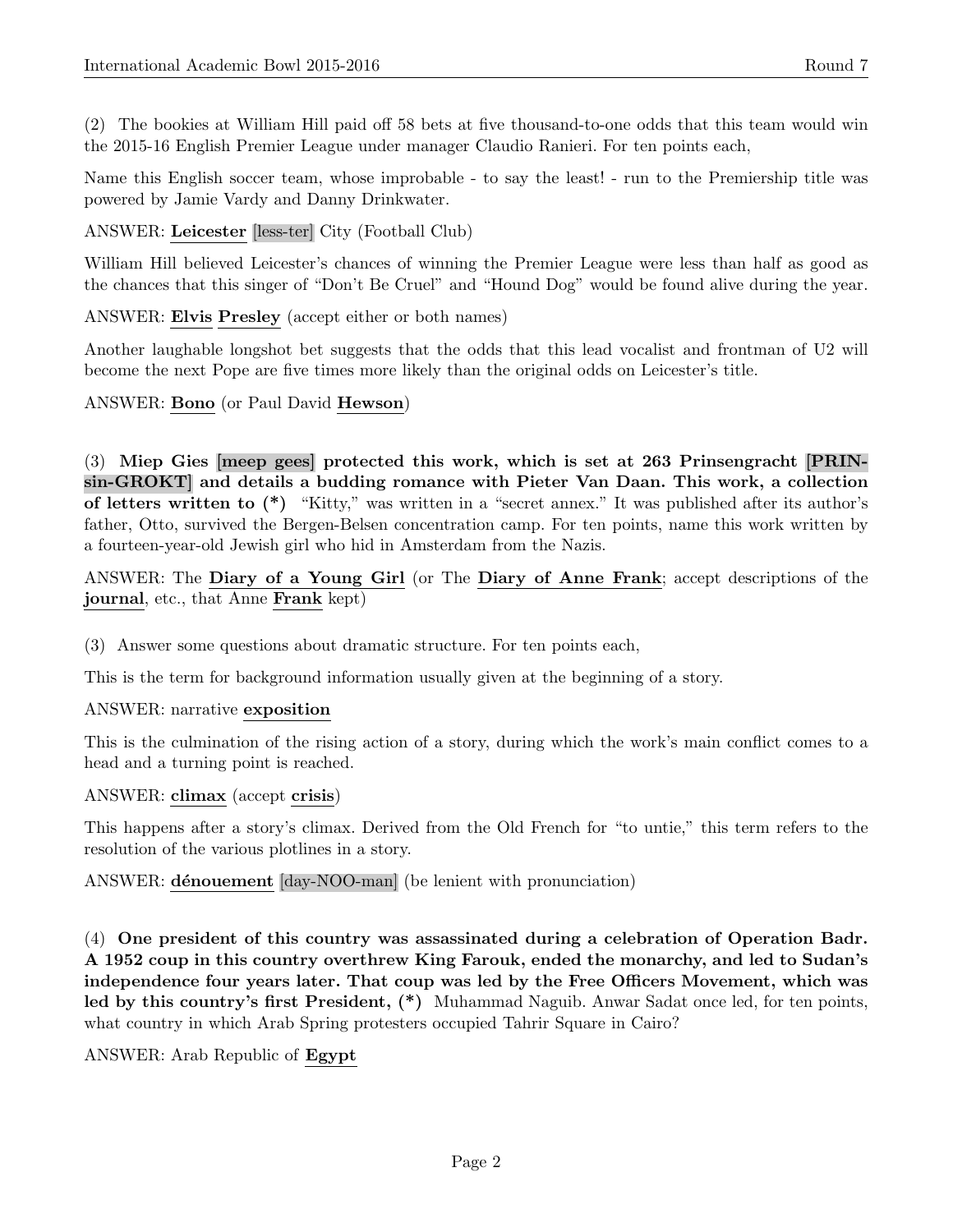(4) This man succeeded Hannibal Hamlin in one post. For ten points each,

Name this man who became president after the assassination of Abraham Lincoln. His presidency was highly controversial; he had more vetoes overruled by Congress than any other president.

#### ANSWER: Andrew Johnson

Congress didn't stop at overruling President Johnson's vetoes: Johnson was also the first president to undergo this process, in which Congress accused him of misdeeds and voted to remove him from office. This process has targeted the President twice; in both cases, the actual removal vote failed.

ANSWER: impeachment (accept word forms)

Johnson's impeachment was spearheaded by members of the "Radical" faction of this party.

ANSWER: Republican Party (accept Grand Old Party, do not accept "Democratic-Republican")

(5) A poem in this book declares "even the sparrow finds a home / and the swallow a nest for herself" because "happy are those who live in your house." This book praises a subject who "knit me together in my mother's womb" and declares that that person's  $(*)$  word "is a lamp unto my feet / and a light unto my path." The twenty-third poem in this collection begins "The Lord is my shepherd / I shall not want." For ten points, name this book of the Bible that contains verses written by King David.

ANSWER: Book of Psalms (or Tehillim; prompt on "Bible" until it is read; prompt on "Old Testament")

(5) This god's cult center was located in the city of Heliopolis, and he was at various times syncretized with Atum and Amun. For ten points each,

Name this Egyptian sun god, considered the first being. He was the father of Shu and Tefnut.

# ANSWER: Ra

Worshipers at this god's cult center in Memphis believed that this patron of craftsmen was the creator of the world. He is sometimes considered to be the father of the deified version of the doctor Imhotep.

# ANSWER: Ptah

Another creator god was the ram-headed Khnum who was said to create human children's bodies from his potter's wheel. Khnum ruled the source of this body of water, whose flooding was of great significance to Egyptian agriculture.

#### ANSWER: Nile River

(6) Changing this quantity may produce a magnetic field, and changing magnetic flux may induce voltage and this quantity through a loop of wire, according to Faraday's and Lenz's laws. In a parallel setup, components with less resistance receive more of this quantity, but all (\*) resistors in series receive the same amount of it. For ten points, name this quantity, equal to charge per time through a circuit, which can come in direct or alternating forms.

#### ANSWER: electric current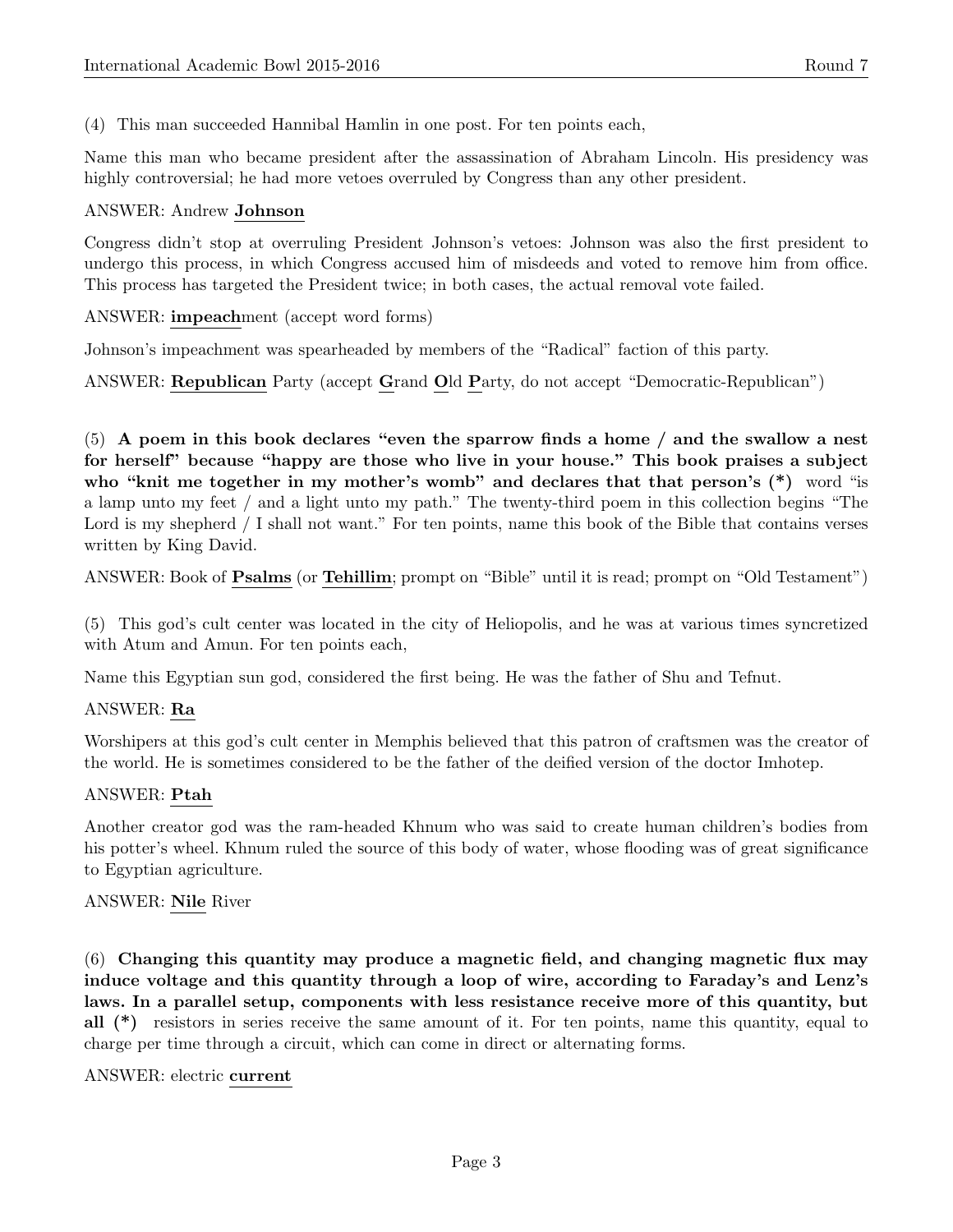(6) This planet has the largest eccentricity of any in the solar system, getting as close as 0.3 astronomical units to the Sun and as far as 0.46 AUs. For ten points each,

Name this planet. It has the shortest orbital period, as it's the nearest to the Sun.

# ANSWER: Mercury

Within 20, Mercury's orbit around the Sun takes this many days.

ANSWER: 88 days (accept any answer from 68 days to 108 days, including those answers)

NASA has sent two probes to Mercury: one launched in 1973 as the 10th and last probe in a series that studied the inner solar system, and the other launched in 2005 and was crashed into the planet in 2015. Name either.

ANSWER: Mariner 10 and/or MESSENGER (accept the Mercury Surface, Space Environment, Geochemistry, and Ranging probe, the expansion of the MESSENGER name)

(7) Cities in this country, including Medan and Palembang, suffer from air pollution from fires set to clear land for palm oil production. The devastating Boxing Day tsunami of 2004 was triggered by an earthquake of the coast of one of this country's islands. This country's region of (\*) Kalimantan shares the island of Borneo with Brunei and Malaysia. Sulawesi, Sumatra, and Java are among the largest islands of, for ten points, what Southeast Asian country with capital Jakarta?

# ANSWER: Republic of Indonesia

(7) This term names a second century AD collection of personal journal entries, including discussions of Stoic philosophy. For ten points each,

Give this term for a author's contemplative writings. This term also describes a spiritual practice in which one relaxes and preparing one's mind.

# ANSWER: meditation

While on campaign, this Stoic Roman emperor wrote the aforementioned series of *Meditations*.

# ANSWER: Marcus Aurelius

René Descartes explained this branch of philosophy in his *Meditations on First Philosophy*, using Aristotle's name for this study. This term describes the study of the nature of things.

# ANSWER: metaphysics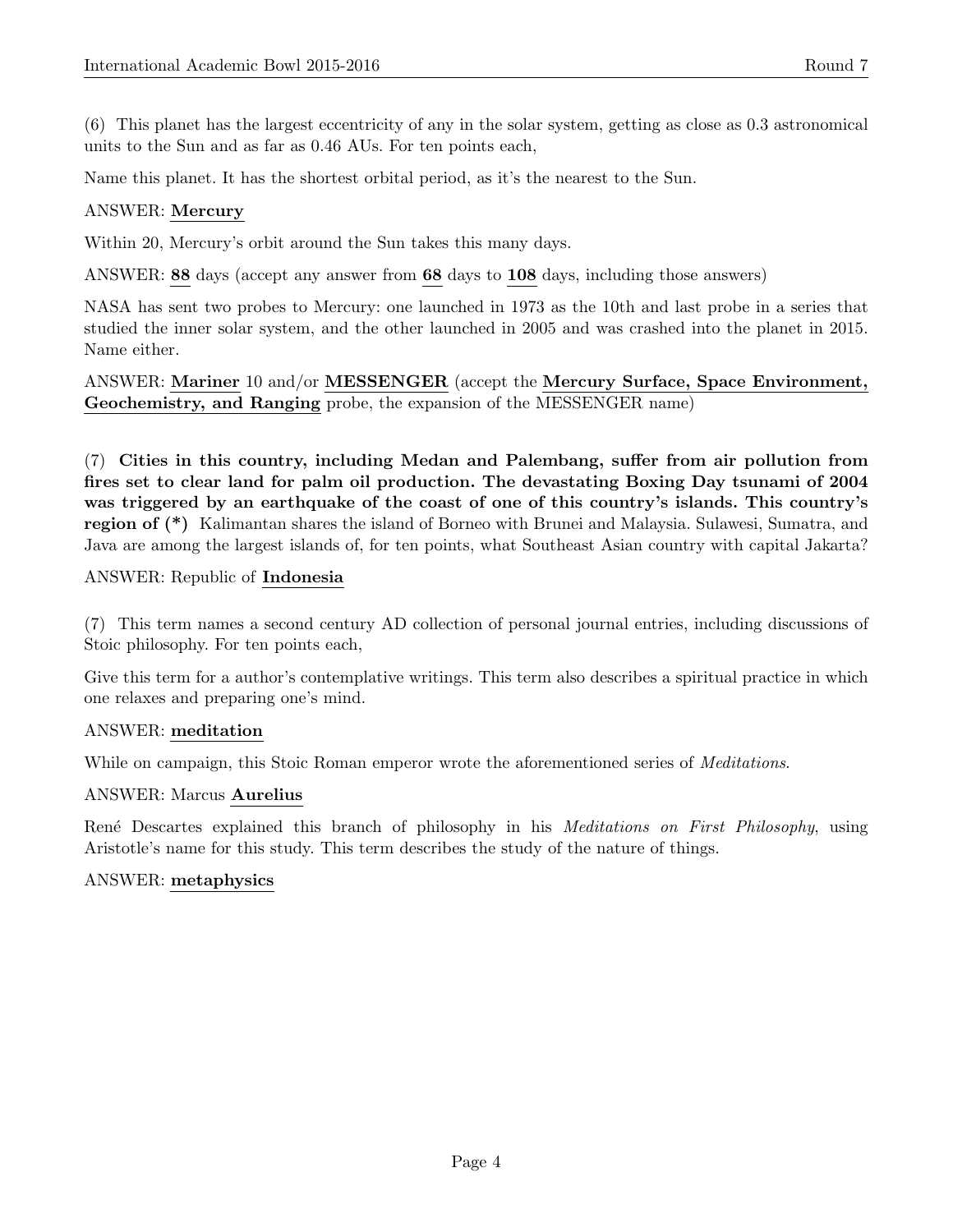# Sixty Second Rounds

The categories are . . .

- 1. Literature and the Civil War
- 2. Treaty of Versailles
- 3. Agriculture
- 4. Miracles of Jesus

# Literature and the Civil War

Who or what...

(1) Was the anti-slavery novel written by Harriet Beecher Stowe that helped begin the war?

# ANSWER: Uncle Tom's Cabin

(2) Wrote about the family of wounded Union chaplain Robert March in Little Women?

# ANSWER: Louisa May Alcott

(3) Was the novel written by Stephen Crane about the soldier Henry Fleming, who tries to obtain the title injury?

# ANSWER: The Red Badge of Courage

(4) Was the black abolitionist who founded the newspaper The North Star?

# ANSWER: Frederick Douglass

(5) Included the characters Rhett Butler and Scarlett O'Hara in her novel Gone with the Wind?

# ANSWER: Margaret Mitchell

(6) Is the conflict that is the subject of Michael Shaara's historical novel The Killer Angels?

# ANSWER: Battle of Gettysburg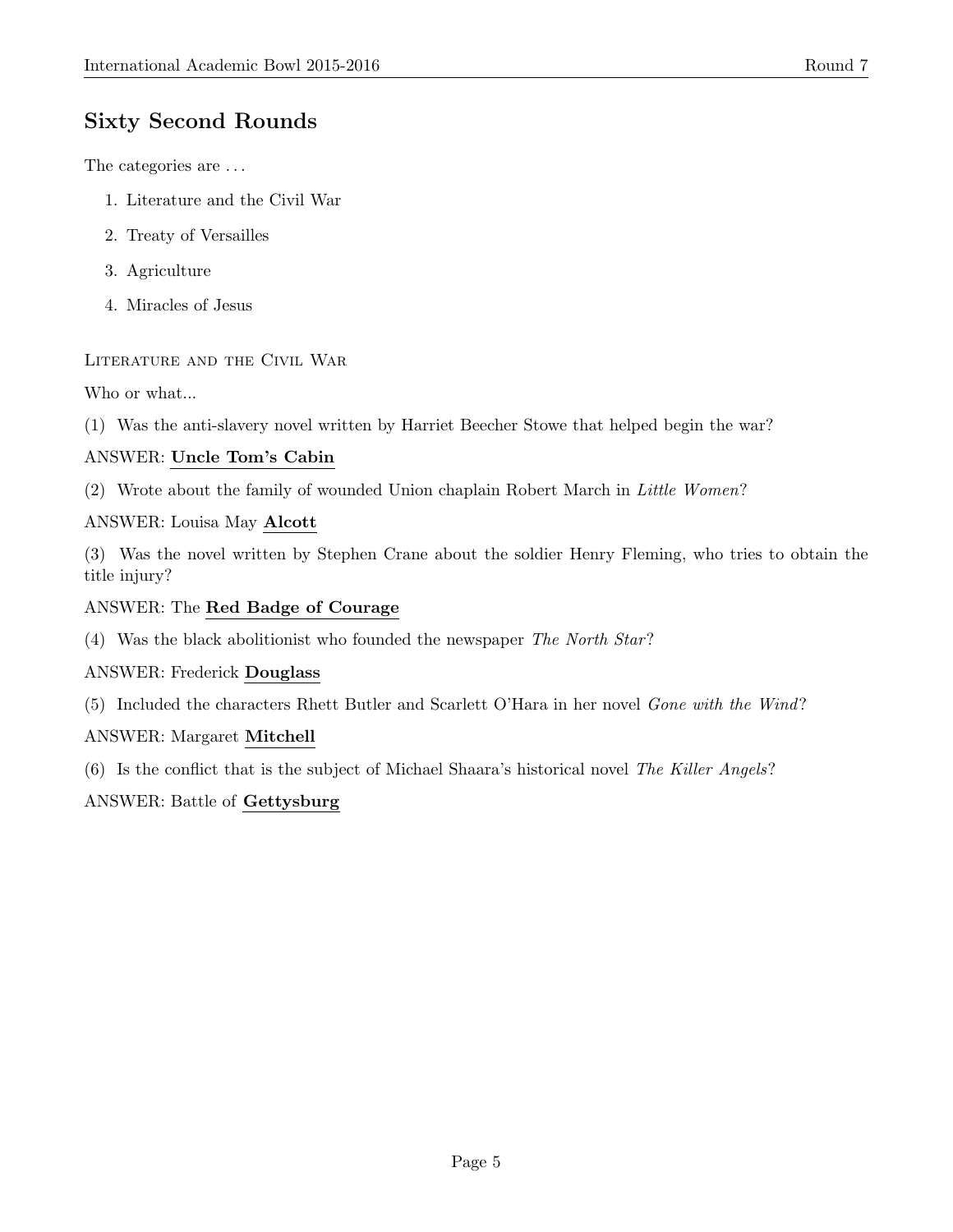- Treaty of Versailles
- The 1919 Treaty of Versailles...
- (1) Ended what "War to End All Wars?"

# ANSWER: World War I (or WWI)

(2) Was signed in what European country?

#### ANSWER: France

(3) Was signed by what losing country, a member of the Central Powers?

# ANSWER: Germany

(4) Included what harsh financial penalties paid by the losing countries to the winners?

#### ANSWER: war reparations

(5) Was somewhat, but not nearly fully, inspired by what Woodrow Wilson proposal that included freedom of the seas?

#### ANSWER: Fourteen Points

(6) Was preceded by what separate peace treaty between the Central Powers and Russia?

ANSWER: Treaty of Brest-Litovsk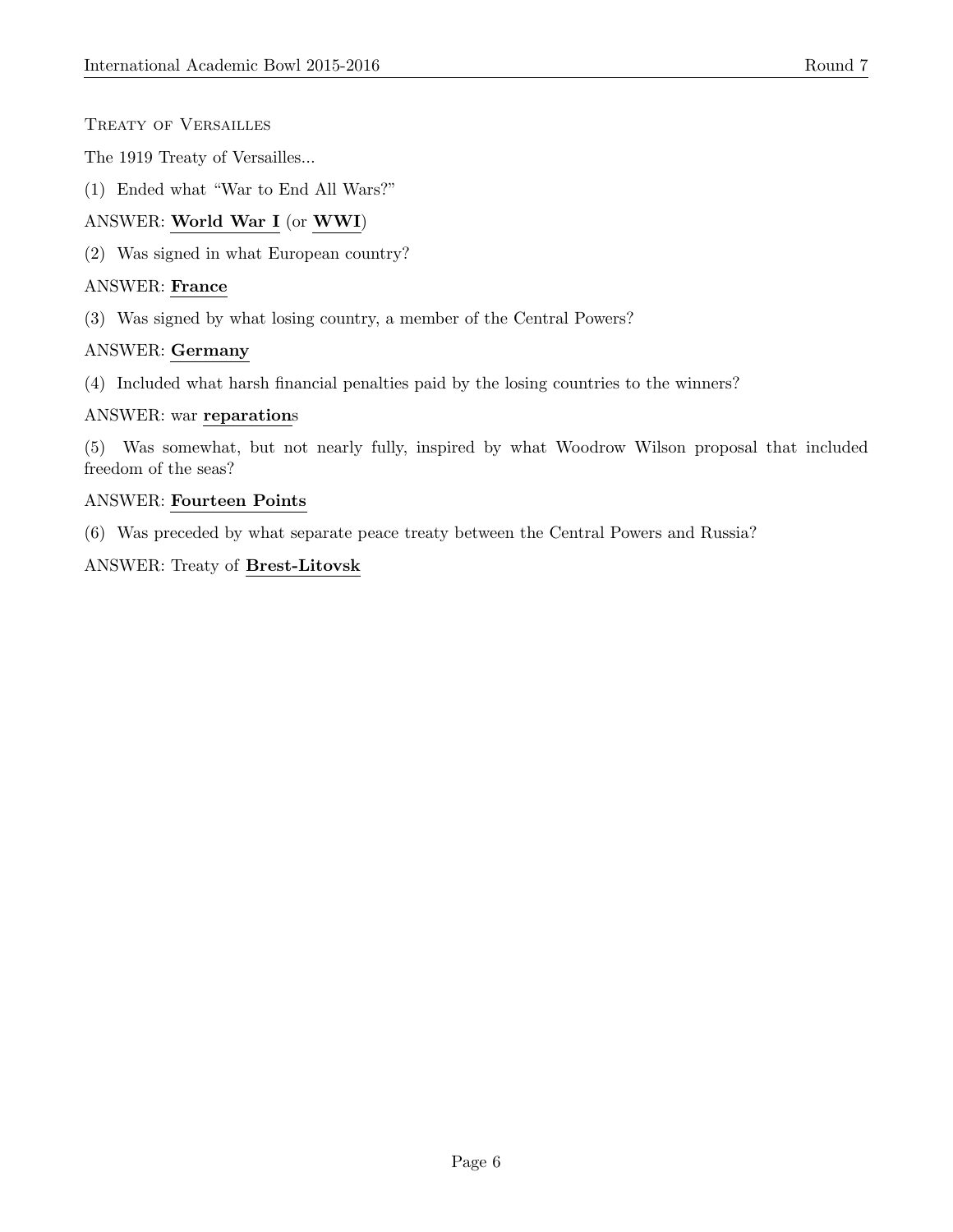# **AGRICULTURE**

Name the...

(1) Four-stomached ruminant that is the most common dairy livestock in America.

ANSWER: cows (or cattle; accept equivalents)

(2) third member of the "Three Sisters" with beans and squash.

# ANSWER: corn (or maize)

(3) Red or yellow spotted insect that eats agricultural pests.

# ANSWER: ladybugs

(4) Conservationist who investigated pesticide use in Silent Spring.

# ANSWER: Rachel Carson

(5) Insecticide specifically targeted by Silent Spring, which endangered the peregrine falcon.

# ANSWER: DDT (or dichlorodiphenyltrichloroethane)

(6) American national bird poisoned by that insecticide.

# ANSWER: bald eagle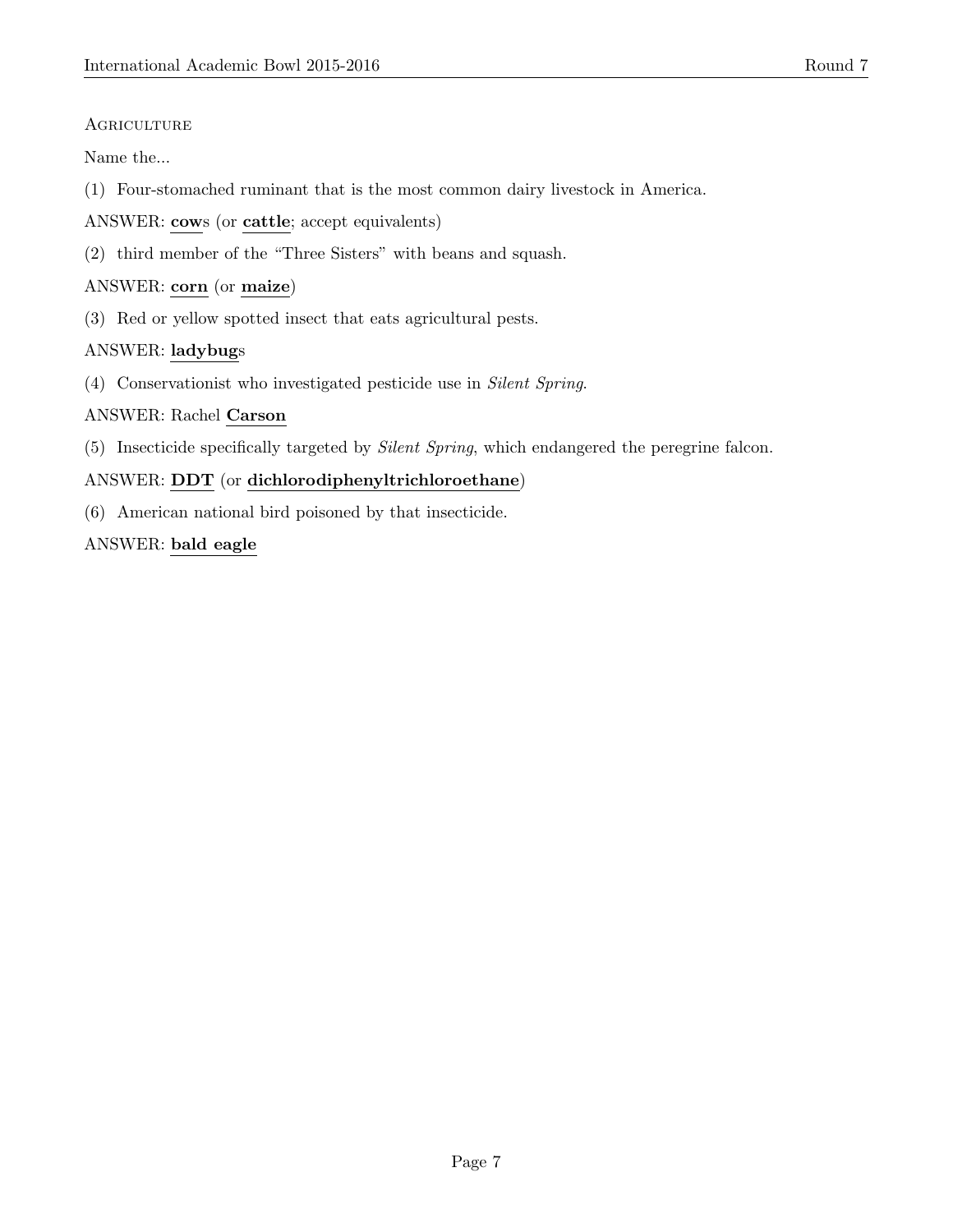#### Miracles of Jesus

What substance or affliction did Jesus...

(1) walk on to reach his disciples during a storm near Galilee?

ANSWER: water (accept Sea of Galilee)

(2) cure in many people who suffered from this limb-rotting disease?

#### ANSWER: leprosy

(3) multiply, along with loaves of bread, to feed the five thousand?

ANSWER: fishes

(4) cure a man in Bethsaida for whom people appeared "like trees?"

ANSWER: blindness (accept descriptions of not being able to see)

(5) cure Lazarus of four days after he acquired this condition?

ANSWER: death (accept descriptions like "being dead")

(6) create for the guests at a wedding in Cana?

ANSWER: wine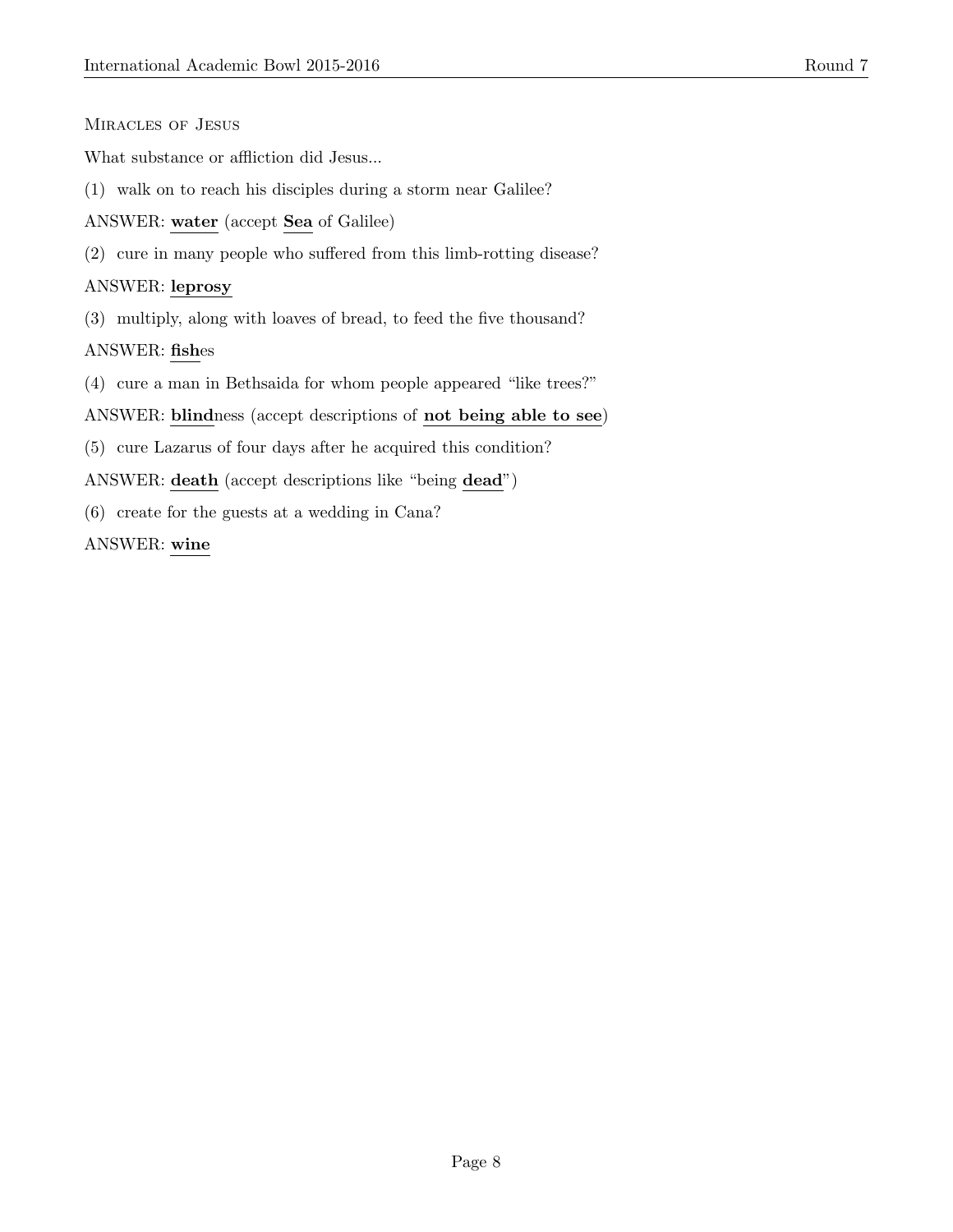# Second Half

(8) This man added one to a product of primes to show by contradiction that there were infinitely many of them. The square root of the sum of the squares of delta x and delta y gives the distance named for this man. Book 1, Proposition 5 of this man's magnum opus shows that the base angles of an isosceles triangle are equal; that work uses a series of  $(*)$ postulates to establish a geometric system. For ten points, name this ancient Greek mathematician who wrote the Elements.

# ANSWER: Euclid

(8) Identify the following about angle measures for ten points each.

This common system for measuring angles splits a full rotation into 360 units. Angles measuring between 0 and 90 of these units are called acute.

#### ANSWER: degrees

When measuring using radians instead of degrees, this is the value of a full rotation.

ANSWER: two times pi (accept tau)

This adjective is used to describe angles whose measures add up to pi radians, or 180 degrees.

#### ANSWER: supplementary angles

(9) A character created by this author rents a cottage heated by a small paraffin stove until the Red House owned by her father is returned to her. One of this author's title characters loses his parents to a hungry rhinoceros and is sent to live with (\*) Aunt Sponge and Aunt Spiker. Another of this author's title characters lives in a flat with four bed-ridden grandparents, including Grandpa Joe, until he finds a Golden Ticket. For ten points, name this author of Matilda, James and the Giant Peach, and Charlie and the Chocolate Factory.

#### ANSWER: Roald Dahl

(9) This play's epilogue apologizes if it has offended anyone, noting that if it has, "think...that you have slumber'd here/while these visions did appear." For ten points each,

Name this play, in which Theseus and Hippolyta are married and Oberon's wife Titania is tricked into falling in love with Nick Bottom, whose head has been transformed into a donkey's.

# ANSWER: A Midsummer Night's Dream

A Midsummer Night's Dream is one of the 17 comedies written by this Elizabethan playwright.

#### ANSWER: William Shakespeare

In A Midsummer Night's Dream, this servant of Oberon retrieves the "love-in-idleness" flower and applies the love potion to seemingly everyone's eyelids. The play ends with this character's epilogue.

#### ANSWER: Puck (or Robin Goodfellow; accept either or both names)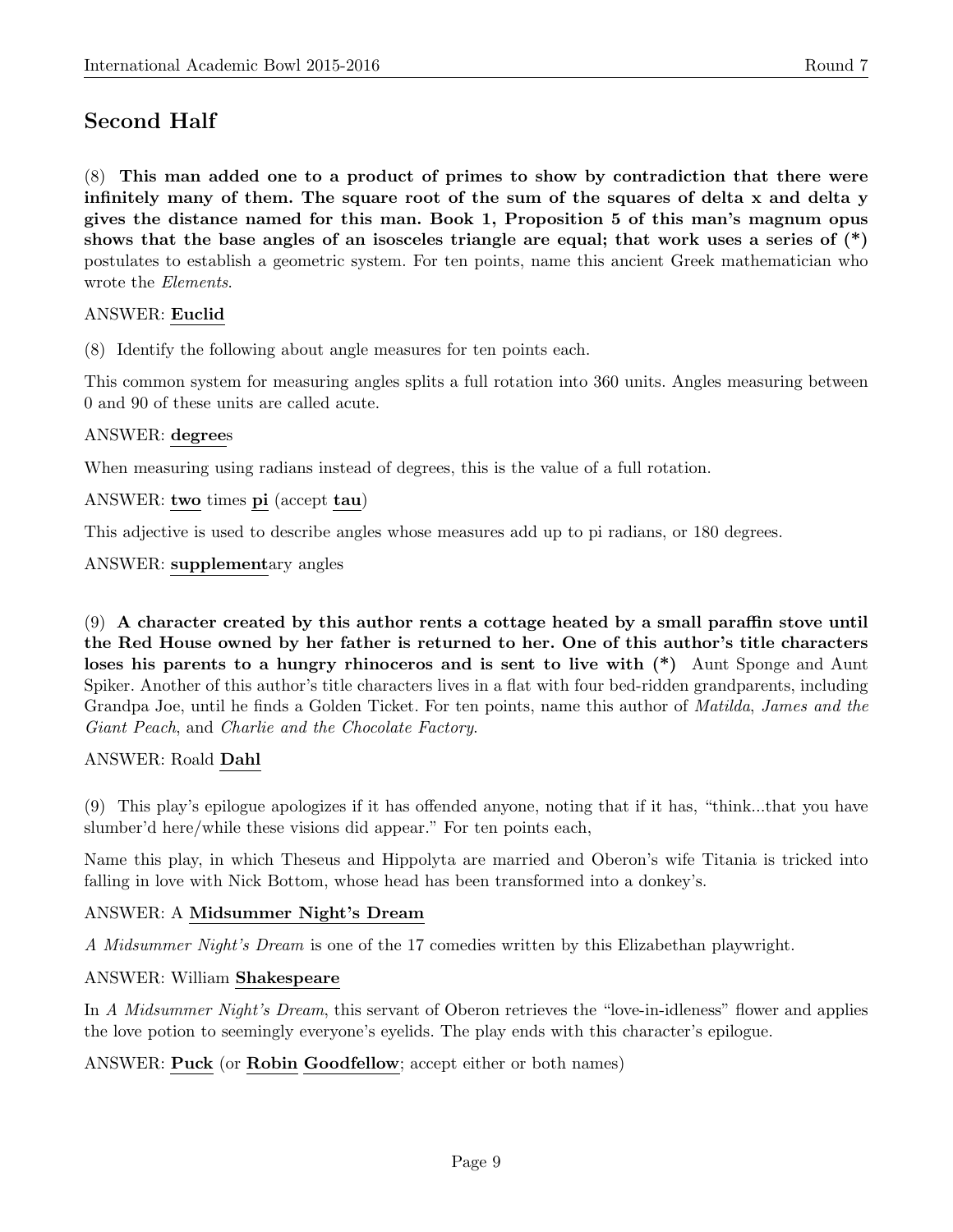(10) An army of this city killed over 15,000 people in an ambush near Lake Trasimene. Cato the Elder made a point of reminding his fellow Senators of this city's crimes by ending his speeches "[this city] must be destroyed." According to legend, this city's 146 BC sacking was finished by  $(*)$  salting the earth. Scipio Africanus defeated an army from, For ten points, what ancient city in north Africa that fought three Punic Wars against Rome, having been led in the second war by Hannibal?

#### ANSWER: Carthage

(10) Name the following modern Southeast Asian countries based on past ruling states for ten points each.

From 1954 until 1975, this country was split into a Communist North and a republican South. The Americans fought with the South in this country until shortly before the fall of Saigon.

#### ANSWER: (North and/or South) Vietnam

The Khmer empire ruled in this modern-day country, building the temple complex at Angkor Wat.

#### ANSWER: Cambodia

The Ayutthaya kingdom was centered in what became Siam and what is now this modern country.

#### ANSWER: Thailand

(11) One type of these structures is labeled as fringing and may develop, over millions of years, into an atoll. These structures develop on top of the calcium carbonate skeletons of the previous generations. These regions are incredibly biodiverse, but are threatened by rising (\*) sea temperatures that kill off polyps and "bleach" their structures. For ten points, name these colorful underwater habitats, most often found in shallow, warm water and famously found off the coast of Australia in a "Great Barrier."

ANSWER: coral reef (accept either)

(11) You are pulling a rubber box over the concrete ground. For ten points each,

Your applied force must counteract this force that opposes motion. It is caused by attractions between the rubber box and the concrete ground.

#### ANSWER: friction

While the box is moving, this type of friction exists between it and the ground. It is contrasted with static friction.

ANSWER: kinetic friction (do not accept rolling or sliding)

Friction is directly proportional to this other force that counteracts the force of gravity on an object. This force is directed perpendicular to the ground.

#### ANSWER: normal force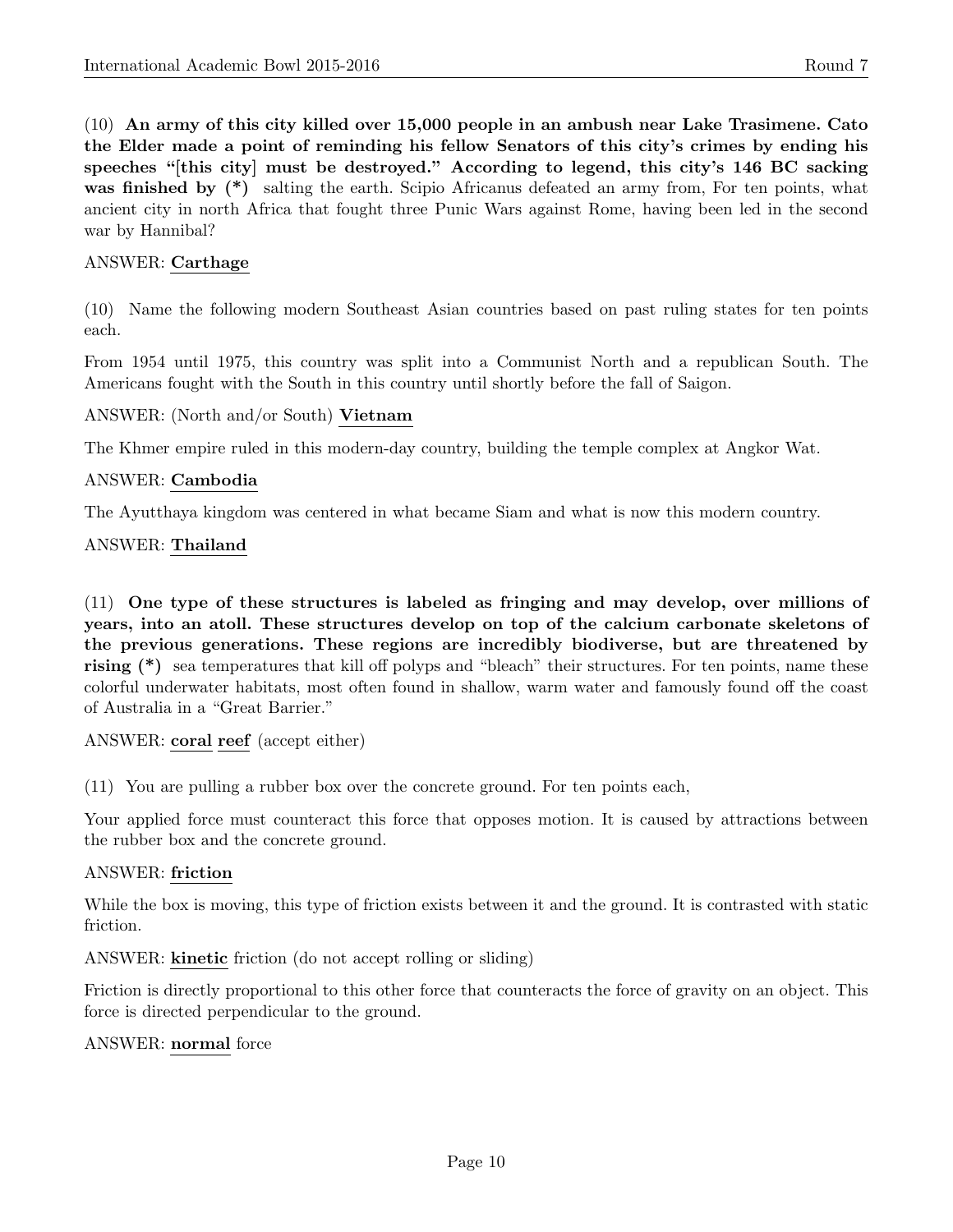(12) One work by this composer is nicknamed for the left hand A-flat's soft repetition. His second piano sonata includes a well-known funeral march, and this composer of a *Fantasie* **Impromptu was inspired by the 1830 November (\*)** Uprising to write one of his numerous pieces meant for piano training. For ten points, name this Franco-Polish composer of the Raindrop and many other preludes, the *Revolutionary* étude, and numerous mazurkas and polonaises.

#### ANSWER: Frederic Chopin

(12) Byron McKeeby, the artist's dentist, served as one model in this painting; the artist's sister served as the other. For ten points each,

Name this 1930 painting of an elderly couple standing in front of an Iowan house.

#### ANSWER: American Gothic

This American artist painted American Gothic, as well as a painting in which three women stand in front of Washington Crossing the Delaware called Daughters of Revolution.

#### ANSWER: Grant Wood

The original Washington Crossing the Delaware was painted by this German artist.

#### ANSWER: Emanuel Leutze

(13) After this battle, Charles O'Hara presented a sword to Benjamin Lincoln, and a band played the drinking song "The World Turned Upside Down." The Comte de Grasse led the French navy in its blockade of Chesapeake Bay before this battle. This battle, which led to the (\*) signing of the 1783 Treaty of Paris, ended after Lord Cornwallis surrendered to George Washington. For ten points, name this final major battle of the American Revolution.

ANSWER: Battle of Yorktown (accept Siege of Yorktown)

(13) Name these Italian cities for ten points each.

This rival of Genoa was ruled by doges like Enrico Dandolo. Its system of canals can be traversed by gondolas.

#### ANSWER: Venice (or Venezia)

In the 14th century, the Ciompi were laborers in this city that revolted against upper class domination. A century later, the Medici family gained prominence in this city.

# ANSWER: Florence (or Firenze)

This city in Lombardy was ruled by the Visconti and the Sforza families.

# ANSWER: Milan (or Milano)